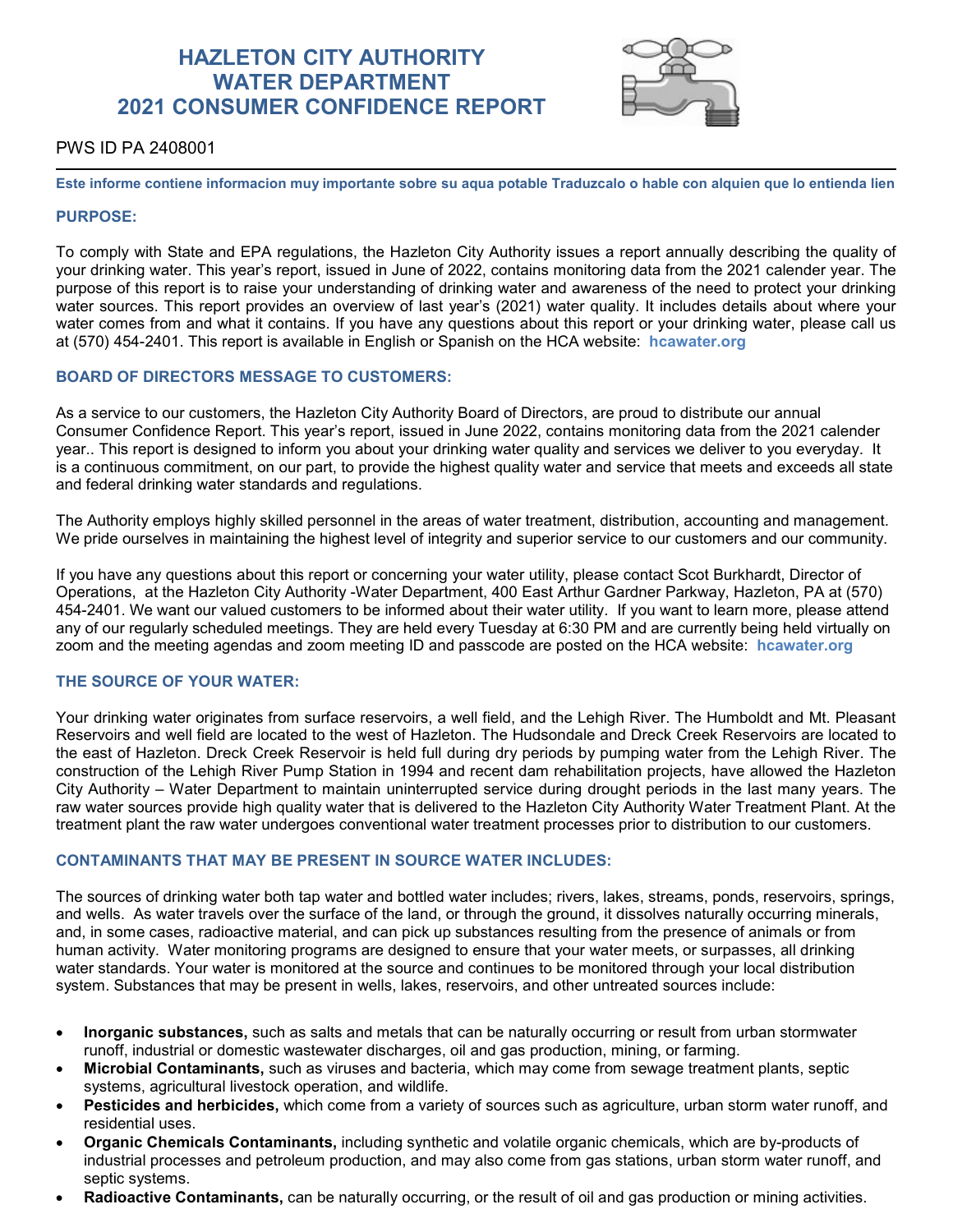## **WATER QUALITY STATEMENT:**

We are pleased to report that during the past year, the water delivered to your home or business complied with all state and federal drinking water requirements. For your information, we have compiled a list in the table below showing what substances were detected in your drinking water during 2021. The Pennsylvania DEP allows us to monitor for some contaminants less than once per year because the concentration of the contaminants does not change frequently. Some of our data, though representative, are more than one year old. Although all of the substances listed below are under the Maximum Contaminant levels (MCL) set by U.S. Environmental Portection Agency and the Pennsylvania DEP, we feel it is important that your know exactly what was detected and how mucn of each substance was present in the water.

| Turbidity - A Measure of the Clarity of the Water at the Treatment Facility                                                                                                           |                 |                      |            |                                       |                     |                        |                          |  |
|---------------------------------------------------------------------------------------------------------------------------------------------------------------------------------------|-----------------|----------------------|------------|---------------------------------------|---------------------|------------------------|--------------------------|--|
| Plant                                                                                                                                                                                 | Year<br>Sampled | Substance<br>(Units) | <b>MCL</b> | Average<br>Turbidity<br>Leaving Plant | Range<br>Low - High | Compliance<br>Achieved | <b>Typical</b><br>Source |  |
| Turbidity - 99% of<br>samples were<br>below the TT<br>value of 0.3                                                                                                                    | 2021            | Turbidity<br>(NTU)   | ТT         | 0.08                                  | $0.03 - 0.42$       | Yes                    | Soil Runoff              |  |
| All turbidity readings were below the treatment technique requirement of 0.3 NTU in 95% of all samples taken for compliance on a monthly basis and no single sample<br>above 1.0 NTU. |                 |                      |            |                                       |                     |                        |                          |  |

| Regulated Substances (Measured on the Water Leaving the Treatment Facility) |                 |                |                      |                                    |                     |                        |                                                                                                  |  |
|-----------------------------------------------------------------------------|-----------------|----------------|----------------------|------------------------------------|---------------------|------------------------|--------------------------------------------------------------------------------------------------|--|
| Substance<br>(Units)                                                        | Year<br>Sampled | <b>MCL</b>     | MCLG/<br><b>MRDL</b> | Average<br>Amount<br>Leaving Plant | Range<br>Low - High | Compliance<br>Achieved | <b>Typical Source</b>                                                                            |  |
| Fluoride (ppm)                                                              | 2021            | 2              | $\overline{2}$       | 0.54                               | $0.11 - 1.34$       | Yes                    | <b>Water Additive</b><br>which<br>promotes Strong<br>Teeth                                       |  |
| <b>Total Chlorine</b><br>Residual<br>(ppm)                                  | 2021            | N/A            | 4                    | 1.27                               | $0.77 - 1.96$       | Yes                    | Added as<br>disinfectant<br>to the treatment<br>process                                          |  |
| Nitrate (ppm)                                                               | 2021            | 10             | 10                   | 0.25                               | $0 - 0.25$          | Yes                    | Erosion of natural<br>deposits. Runoff<br>from fertilizer<br>use. Leaching<br>from septic tanks. |  |
| Barium (ppm)                                                                | 2021            | $\overline{2}$ | $\overline{2}$       | 0.014                              | $0 - 0.014$         | Yes                    | Discharge from<br>drilling wastes.<br>Erosion from<br>natural deposits                           |  |
| Chlorite                                                                    | 2021            | 1.0            | 0.8                  | 0.51                               | $0.10 - 0.78$       | <b>Yes</b>             | Sodium chlorite<br>added with<br>chlorine to create<br>chlorine dioxide                          |  |

**Some people who drink water containing barium in excess of the MCL over many years could experience an increase in their blood pressure.**

**Infants below the age of six (6) months who drink water containing nitrate in excess of the MCL could become seriously ill and, if untreated, may die. Symptoms include shortness of breath and blue baby syndrome.**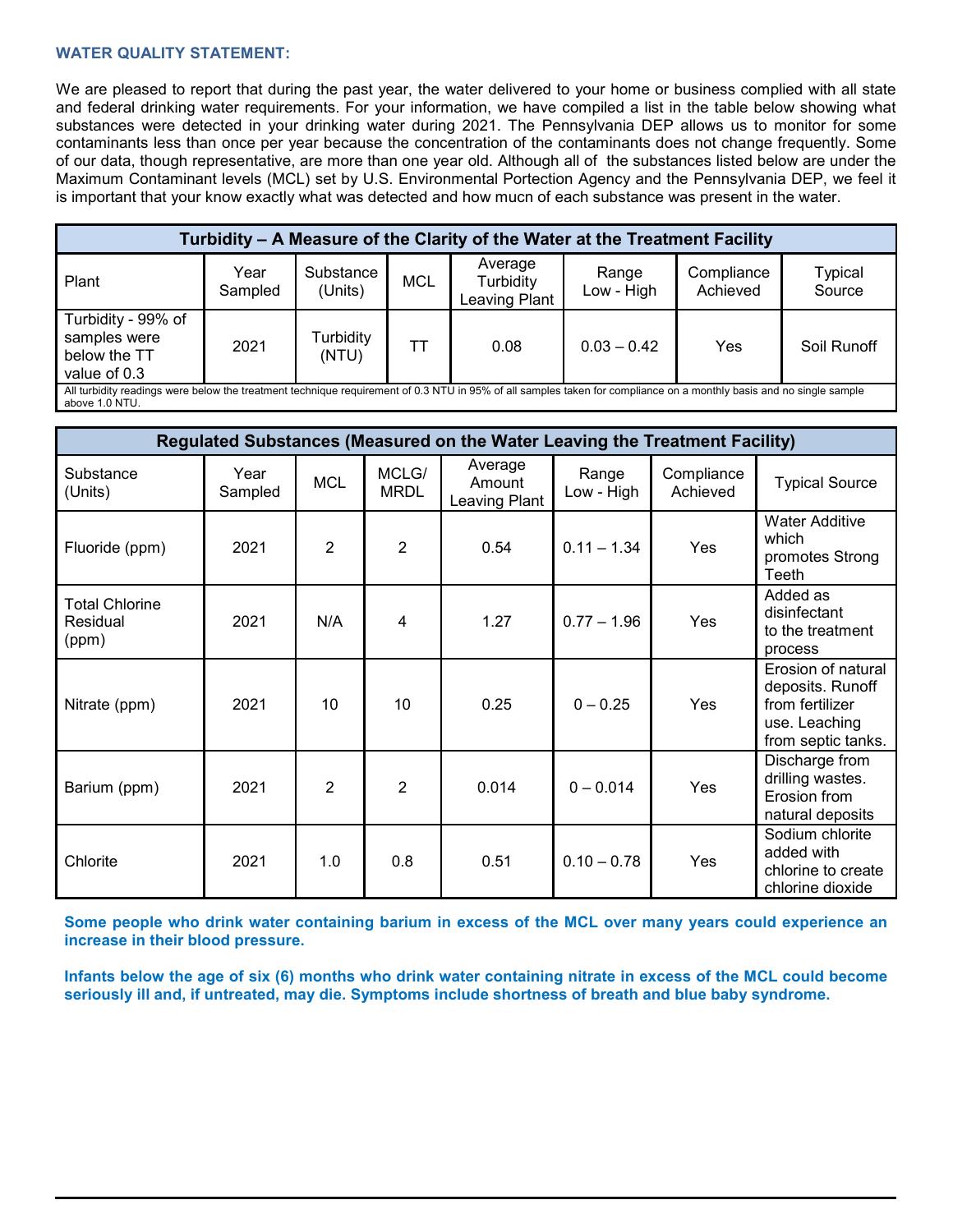| <b>Other Compounds (Measured in the Distribution System)</b> |                 |     |             |                |                     |                        |                                                    |  |
|--------------------------------------------------------------|-----------------|-----|-------------|----------------|---------------------|------------------------|----------------------------------------------------|--|
| Substance<br>(Units)                                         | Year<br>Sampled | MCL | <b>MCLG</b> | <b>Results</b> | Range<br>Low - High | Compliance<br>Achieved | <b>Typical</b><br>Source                           |  |
| Total<br>Trihalomethanes<br>(ppb)                            | 2021            | 80  | N/A         | 35.80          | $10.00 - 66.20$     | Yes                    | By-product of<br>drinking<br>Water<br>chlorination |  |
| <b>Haloacetic Acids</b><br>$(HAA5)$ (ppb)                    | 2021            | 60  | N/A         | 26.70          | $14.10 - 51.60$     | Yes                    | By-product of<br>drinking<br>Water<br>chlorination |  |

MCL (maximum contaminant level) applies and is based on a Locational Running Annual Average (LRAA) calculated quarterly. Under the Disinfection Byproducts Rule 2 (DBPR2) Sample sets are collected each quarter and the levels detected at each location are averaged for each location individually on a running annual basis. Compliance is based on the resulting running annual average at each individual location. The Result represents the highest LRAA for all locations during the year. The Range represents individual sample results for all locations from all four quarters.

| <b>Bacterial Test Results- Measured from Hazleton City Authority Distribution System</b> |                 |                                                          |               |                                                 |                        |                                            |  |  |  |
|------------------------------------------------------------------------------------------|-----------------|----------------------------------------------------------|---------------|-------------------------------------------------|------------------------|--------------------------------------------|--|--|--|
| Substance<br>(Units)                                                                     | Year<br>Sampled | MCL                                                      | <b>MCLG</b>   | <b>Highest Percentage</b><br>Detected per Month | Compliance<br>Achieved | Typical<br>Source                          |  |  |  |
| Total<br>Coliform<br>% of<br>positive<br>samples)                                        | 2021            | No more that 5% of<br>monthly samples can<br>be positive | Zero Bacteria |                                                 | Yes                    | Naturally<br>present in the<br>environment |  |  |  |

| <b>Tap Water Samples: Lead and Copper Results</b> |                 |                 |             |                         |                                |                                                      |                        |                                                                                                                                |  |
|---------------------------------------------------|-----------------|-----------------|-------------|-------------------------|--------------------------------|------------------------------------------------------|------------------------|--------------------------------------------------------------------------------------------------------------------------------|--|
| Substance<br>(Units)                              | Year<br>Sampled | Action<br>Level | <b>MCLG</b> | Number<br>οf<br>Samples | 90 <sup>th</sup><br>Percentile | Number of<br>Samples<br>Above<br><b>Action Level</b> | Compliance<br>Achieved | <b>Typical</b><br>Source                                                                                                       |  |
| Lead<br>(ppb)                                     | 2019            | 15              | 0           | 30                      | <b>ND</b>                      | 0                                                    | Yes                    | Corrosion of<br>household<br>plumbing<br>systems; erosion<br>of natural<br>deposits                                            |  |
| Copper<br>(ppm)                                   | 2019            | 1.3             | 0           | 30                      | ND                             | 0                                                    | Yes                    | Corrosion of<br>household<br>plumbing<br>systems; erosion<br>of natural<br>deposits;<br>leaching from<br>wood<br>preservatives |  |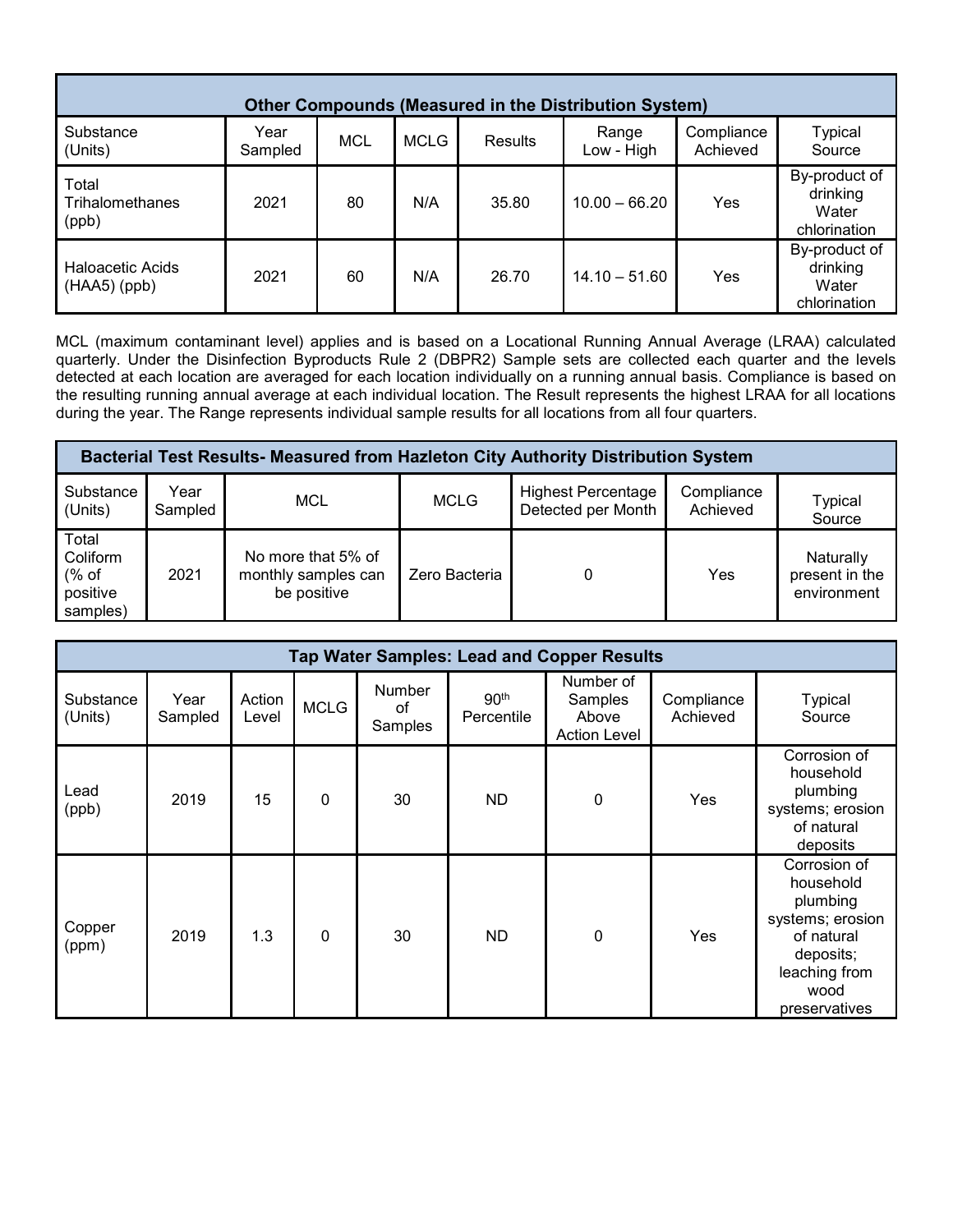| <b>Total Organic Carbon Removal- Measured at Hazleton City Authority Treatment Plant</b>                                                                                                                                                                            |                 |                                            |                                                 |                        |                                  |  |  |  |  |
|---------------------------------------------------------------------------------------------------------------------------------------------------------------------------------------------------------------------------------------------------------------------|-----------------|--------------------------------------------|-------------------------------------------------|------------------------|----------------------------------|--|--|--|--|
| Substance<br>(Units)                                                                                                                                                                                                                                                | Year<br>Sampled | <b>Treatment Technique</b><br>$\mathbf{L}$ | $TOC - less than 2.0 ppm on$<br>running average | Compliance<br>Achieved | <b>Typical</b><br>Source         |  |  |  |  |
| Total<br>Organic<br>Carbon<br>(TOC)                                                                                                                                                                                                                                 | 2021            | Meet EPA Removal<br>Requirements           | Yes                                             | Yes                    | Naturally decaying<br>vegetation |  |  |  |  |
| Adequate removal of TOC may be necessary to control the unwanted formation of chlorinated by-products. Naturally occurring organic matter present in the source water<br>can react with the disinfectants used at the treatment facility to form these by-products. |                 |                                            |                                                 |                        |                                  |  |  |  |  |

## **HOW TO READ THIS TABLE:**

Starting with a **Substance,** read across left to right. **Year Sampled** is usually in 2021 or prior year. **MCL** shows the highest level of substance (contaminant) allowed. **MCLG** is the goal level for that substance (goal may be set lower than what is allowed). **Highest Amount Detected** represents the measured amount (less is better). **Range** tells the highest and lowest amounts measured. A **Yes** under **Compliance Achieved** means the amount of the substance met government requirements. **Typical Source** tells where the substance usually originates.

#### **DEFINITIONS:**

**Action Level (AL):** The concentration of a contaminant, which, if exceeded, triggers treatment or other requirements which a water system must follow.

**Maximum contaminant level (MCL):** The highest level of a contaminant that is allowed in drinking water. MCL's are set as close to the MCLG's as feasible, using the best available treatment technology.

**Maximum contaminant level goal (MCLG):** The level of a contaminant in drinking water, below which there is no known or expected risk to health. MCLG's allow for a margin of safety.

**Maximum Residual Disinfectant Level (MRDL):** The highest level of disinfectant allowed in drinking water. There is convincing evidence that addition of a disinfectant is necessary for control of microbial contamination.

**Nephelometric Turbidity Unit (NTU):** Measurement of the clarity, or turbidity, of the water.

**Treatment Technique (TT):** A required process intended to reduce the level of a contaminant in drinking water.

**Parts Per Million (ppm):** One part substance per million parts of water, or milligram per liter.

**Parts Per Billion (ppb):** One part substance per billion parts of water, or microgram per liter.

**Not Applicable (N/A):** Does not apply to this condition.

**None Detected (ND):** None of this substance was detected in samples collected.

#### **SPECIAL HEALTH INFORMATION***:*

*Some people may be more vulnerable to contaminants in drinking water than the general population. Immunocompromised persons - such as persons with cancer and undergoing chemotherapy, persons who have undergone organ transplants, people with HIV/AIDS or other immune system disorders, as well as some elderly persons and infants - can be particularly at risk from infections. These people should seek advice about drinking water from their healthcare providers. The Environmental Protection Agency and Centers for Disease Control offer guidelines on the appropriate means to lessen the risk of infection by Cryptosporidium and other microbial contaminants. This information is available by calling the EPA's Safe Drinking Water Hotline at 800-426-4791.*

## **SUBSTANCES EXPECTED TO BE IN DRINKING WATER:**

In order to ensure that tap water is safe to drink. EPA prescribes regulations which limit the amount of certain contaminants in water provided by public water systems. U.S. Food and Drug Administration regulations establish limits for contaminant in bottled water which must provide the same protection for public health. Hazleton City Authority's water treatment processes are designed to reduce any such substances to levels well below any health concern and the processes are controlled to provide maximum protection against microbial and viral pathogens that could be naturally present in surface and groundwater. Drinking water, including bottled water, may reasonably be expected to contain at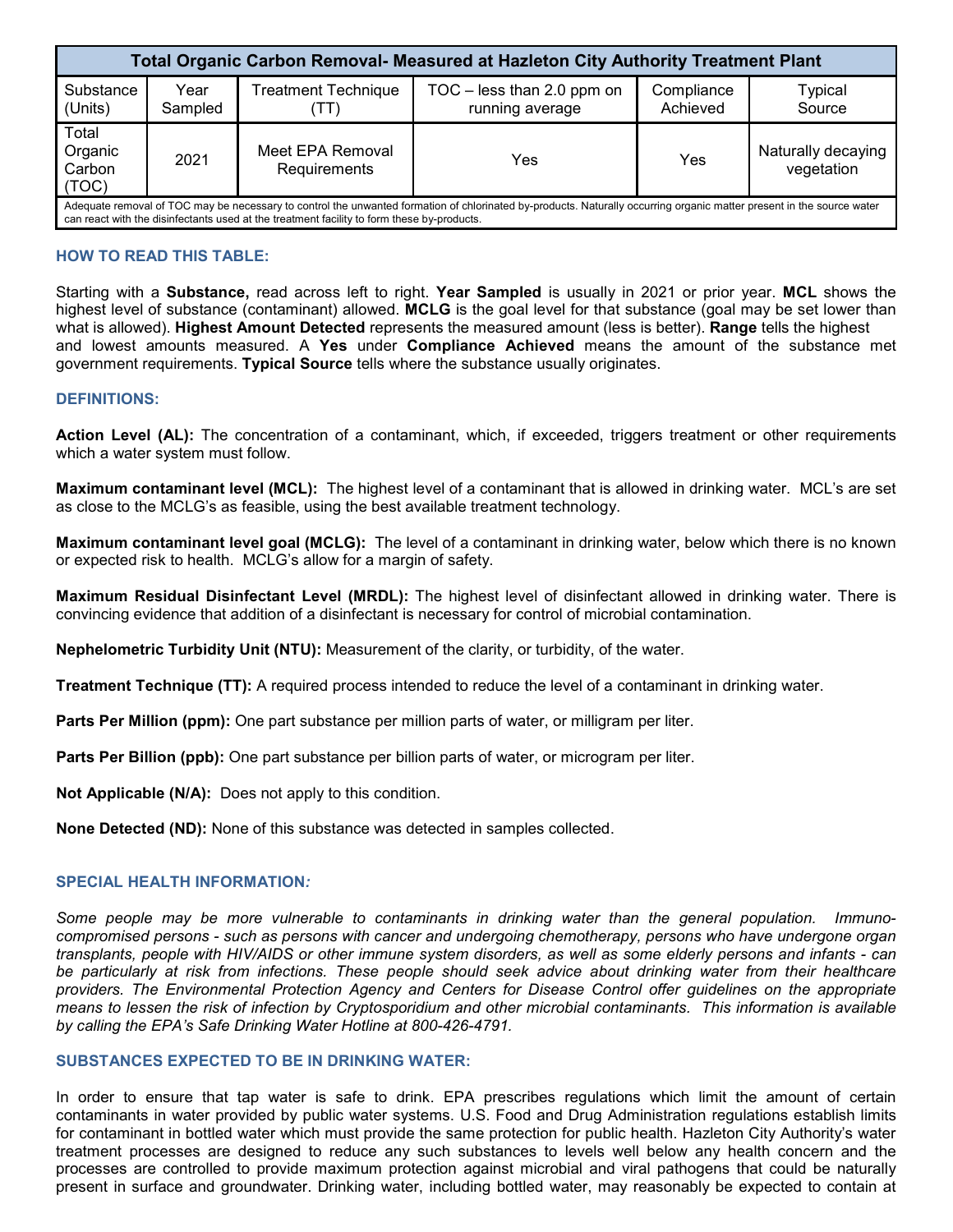least small amounts of some contaminants. The presence of contaminant does not necessarily indicate that water poses a health risk. More information about contaminants and potential health effects can be obtained by calling the U.S. Environmental Protection Agency's Safe Drinking Water Hotline (800) 426-4791.

#### **PROTECTING YOUR WATER SOURCE:**

In 2018, the Hazleton City Authority completed comprehensive Source Water Protection Plans to protect their surface water intakes and groundwater wells. This project delineated protection zones for these water sources, identified potential sources of contamination, planned for potential pollution events, and selected management strategies that can be implemented in the future. This assessment found that our sources are potentially most susceptible to agricultural activities, roadways, and mining. Public education and watershed improvements are the primary focus of the program, which will benefit all residents and companies working and living in our service area. Hazleton City Authority encourages you to take an active part in protecting your water supply. More information is available by contacting HCA at 570-454- 2401.

## **OTHER WATER QUALITY PARAMETERS OF INTEREST:**

**Lead Awareness:** If present, elevated levels of lead can cause serious health problems, especially for pregnant women and young children. Lead in drinking water is primarily from materials and components associated with service lines and home plumbing. Hazleton City Authority is responsible for providing high quality drinking water, but cannot control the variety of materials used in plumbing components. When your water has been sitting for several hours, you can minimize the potential for lead exposure by flushing your tap for 30 seconds to 2 minutes before using water for drinking or cooking. If you are concerned about lead in your water, you may wish to have your water tested. Information on lead in drinking water, testing methods, and steps you can take to minimize exposure is available from the Safe Drinking Water Hotline at [http://www.epa.gov/safewater/lead.](http://www.epa.gov/safewater/lead)

Infants and young children are typically more vulnerable to lead in drinking water than the general population. It is possible that lead levels at your home will be higher than at other homes in the community, as a result of materials used in your home's plumbing. If you are concerned about elevated lead levels in your home's water, you may wish to have your water tested by a laboratory at your expense. Flush your tap for 30 seconds to two minutes before using tap water. Additional information is available from the **Safe Drinking Water Hotline at 800-426-4791**.

**Water Hardness:** Water hardness is a measure of the concentration of two minerals naturally present in water – calcium and magnesium. High hardness levels cause soap not to foam as easily as it would at lower levels. Hardness levels in the drinking water in the Hazleton Area are low, ranging from approximately 10 ppm to 35 ppm, or 0.5 to 2 grains per gallon of water

**Sodium levels:** The sodium level in drinking water in the Hazleton System is low, approximately 16 ppm.

**pH:** Water in the Hazleton Distribution System averages approximately 7.1 pH units. A pH of 7.0 is neutral, neither acidic nor basic.

**Fluoride:** The Hazleton City Authority adds fluoride to your drinking water and maintains a level in the range recommended by the Pennsylvania Department of Environmental Protection (DEP).

## **DOES YOUR WATER CONTAIN NITRATES?**

Hazleton City Authority's normal range of nitrates is well below the MCL of 10 ppm and was detected in the sample collected in the Hazleton System during 2021. Nitrate enters the water supply from fertilizers used on farms and natural erosion of deposits in the watershed. Levels above 10 ppm are a health risk for infants under six months of age and can cause blue baby syndrome. Check with your physician if you have questions.

*Nitrate: Nitrate in drinking water at levels above 10 ppm is a health risk for infants of less than six months of age. High nitrate levels in drinking water can cause blue baby syndrome. Nitrate levels may rise quickly for short periods of time because of rainfall or agricultural activity. If you are caring for an infant, you should ask for advice from your health care provider.*

#### **DOES YOUR WATER CONTAIN ARSENIC?**

Hazleton City Authority's normal range of arsenic is well below the MCL of 10 ppm and was not detected in the sample collected in in the Hazleton System during 2021. Arsenic enters the water supply from erosion of natural deposits; runoff from orchards; runoff from glass and electronics production wastes. Some people who drink water containing arsenic in excess of the MCL (10) over many years could experience skin damage or problems with their circulatory system, and may have an increased risk of getting cancer.